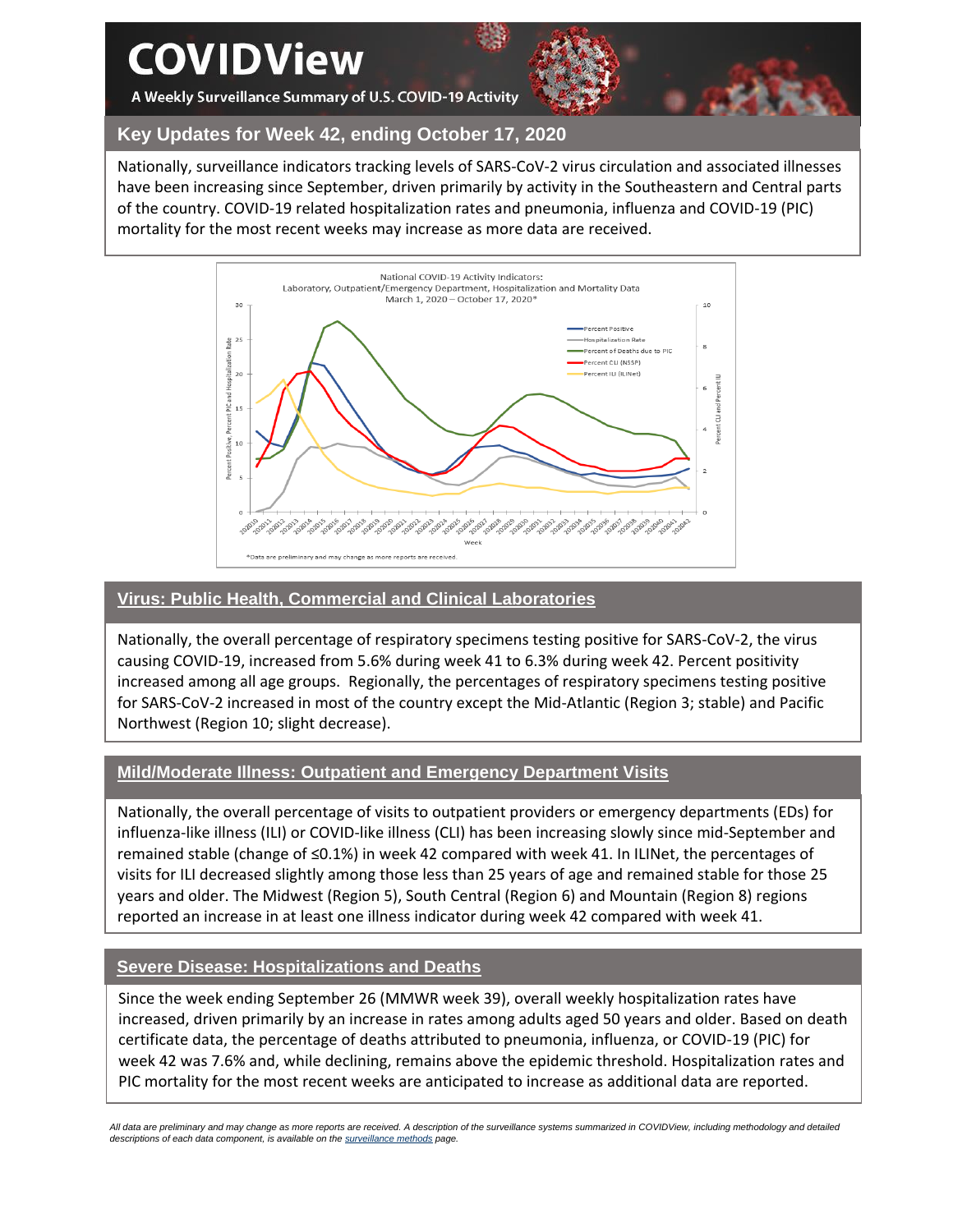## **Key Points**

- o Nationally, several surveillance indicators of COVID-19 related activity are showing increases in SARS-CoV-2 virus circulation and related illnesses.
	- $\circ$  The percentage of specimens testing positive for SARS-CoV-2, the percentages of visits to EDs or outpatient providers for ILI and CLI, and COVID-19-associated hospitalization rates have increased or remained stable in recent weeks. Hospitalization data for the most recent weeks may change as additional data are reported.
	- o The percentage of deaths due to PIC have been declining since late July; however, in mid-September the percentage leveled off. Data for the most recent weeks currently show a decline, but that is likely to change as additional death certificates are processed.
- o At least one indicator used to monitor COVID-19 activity is increasing in eight of the ten HHS regions, and many regions are reporting increases in multiple indicators.
	- o The percentages of specimens testing positive for SARS-CoV-2 increased in eight regions.
	- o The percentages of visits for ILI, CLI or both increased in three regions.
	- o For some indicators and regions, the increases have been small but consistent from week to week over the last several weeks, while other indicators have increased more rapidly in some regions.
- $\circ$  The overall cumulative COVID-19-associated hospitalization rate through the week ending October 17, 2020 was 193.7 hospitalizations per 100,000 population.
	- o Since the week ending September 26 (MMWR week 39), weekly hospitalization rates have increased for all age groups combined, driven primarily by an increase in rates among adults aged 50 years and older. Data for the most recent weeks may change as additional admissions occurring during those weeks are reported.
	- $\circ$  The age-adjusted hospitalization rate for Hispanic or Latino persons was approximately 4.5 times that of non-Hispanic White persons. Age-adjusted hospitalization rates for non-Hispanic American Indian or Alaska Native persons and non-Hispanic Black persons were approximately 4.4 and 4.3 times those of non-Hispanic White persons, respectively.
- $\circ$  These surveillance systems aim to provide the most complete data available. Estimates from previous weeks are subject to change as data are updated with the most complete data available.

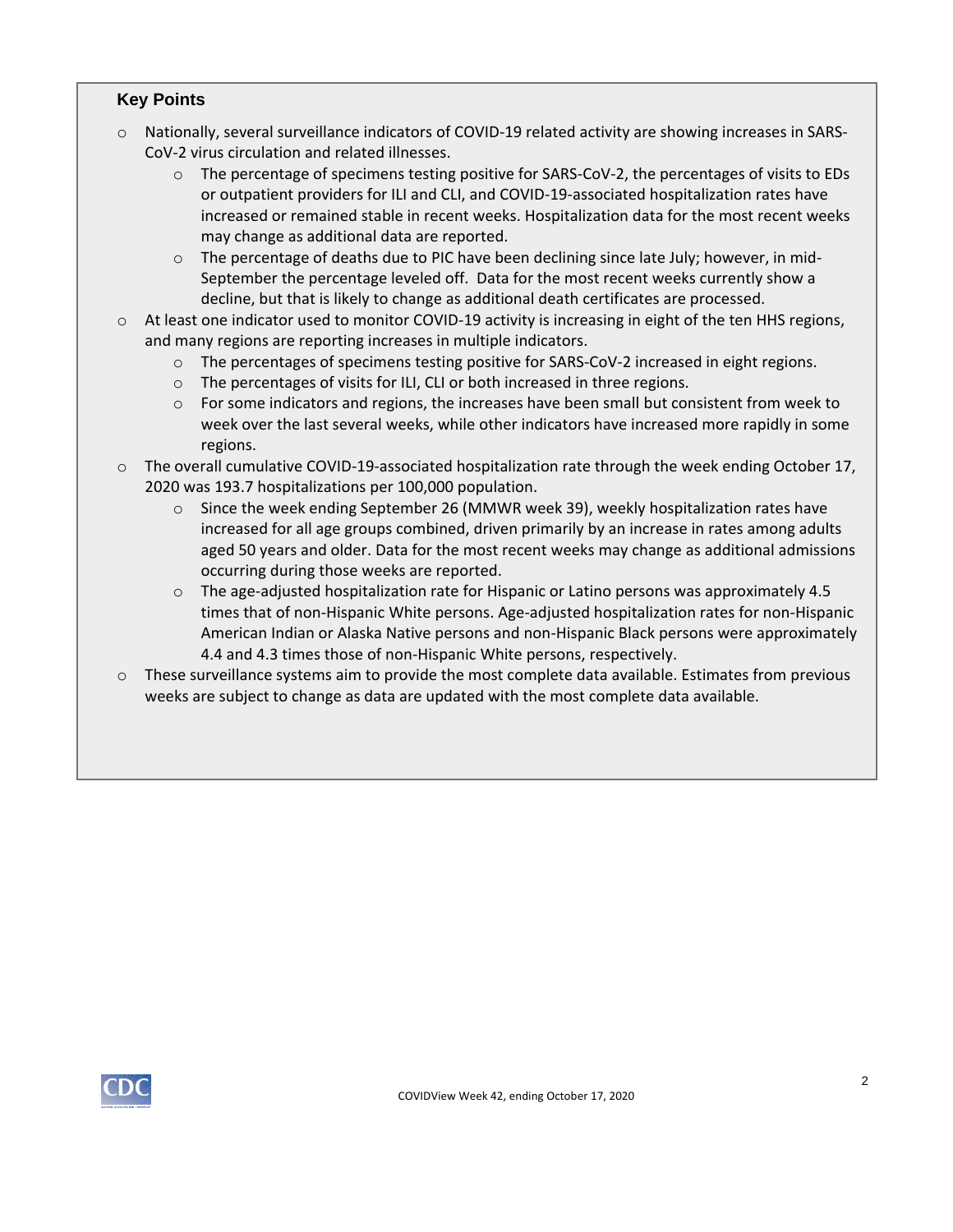## **U.S. Virologic Surveillance**

Based on data reported to CDC by public health laboratories and a subset of clinical and commercial laboratories in the United States, 64,364,628 specimens were tested for SARS-CoV-2 using a molecular assay since March 1, 2020. The percentages of specimens testing positive for SARS-CoV-2 each week, based on week of specimen collection, are summarized below.

Nationally, during week 42, 2,284,045 specimens were tested for SARS-CoV-2 for diagnostic purposes and 144,789 (6.3%) were positive. This is an increase compared with week 41, during which 5.6% of specimens tested were positive. The percentages of specimens testing positive increased among all age groups.



\*Note: Different laboratory types came on board with testing during different weeks. This graph includes public health laboratory data beginning in week 10, clinical laboratory data beginning in week 11 and commercial laboratory data beginning in week 14.

The national increase in percent positivity was driven primarily by increases in Regions 4 (Southeast), 5 (Midwest), 6 (South Central), 7 (Central) and 8 (Mountain); this increase was reported among all age groups in these regions. Smaller increases were reported in Regions 1 (New England), 2 (New Jersey, New York and Puerto Rico), and 9 (South/West Coast). The highest percentages of specimens testing positive for SARS-CoV-2 were seen in Regions 4 (Southeast, 7.3%), 5 (Midwest, 8.7%), 6 (South Central, 9.8%), 7 (Central, 11.1%) and 8 (Mountain, 9.3%), the same regions reporting the largest increases in percentages of specimens testing positive during week 42 compared with week 41.

#### **Additional virologic surveillance information:** [Surveillance Methods](https://www.cdc.gov/coronavirus/2019-ncov/covid-data/covidview/purpose-methods.html#virologic)

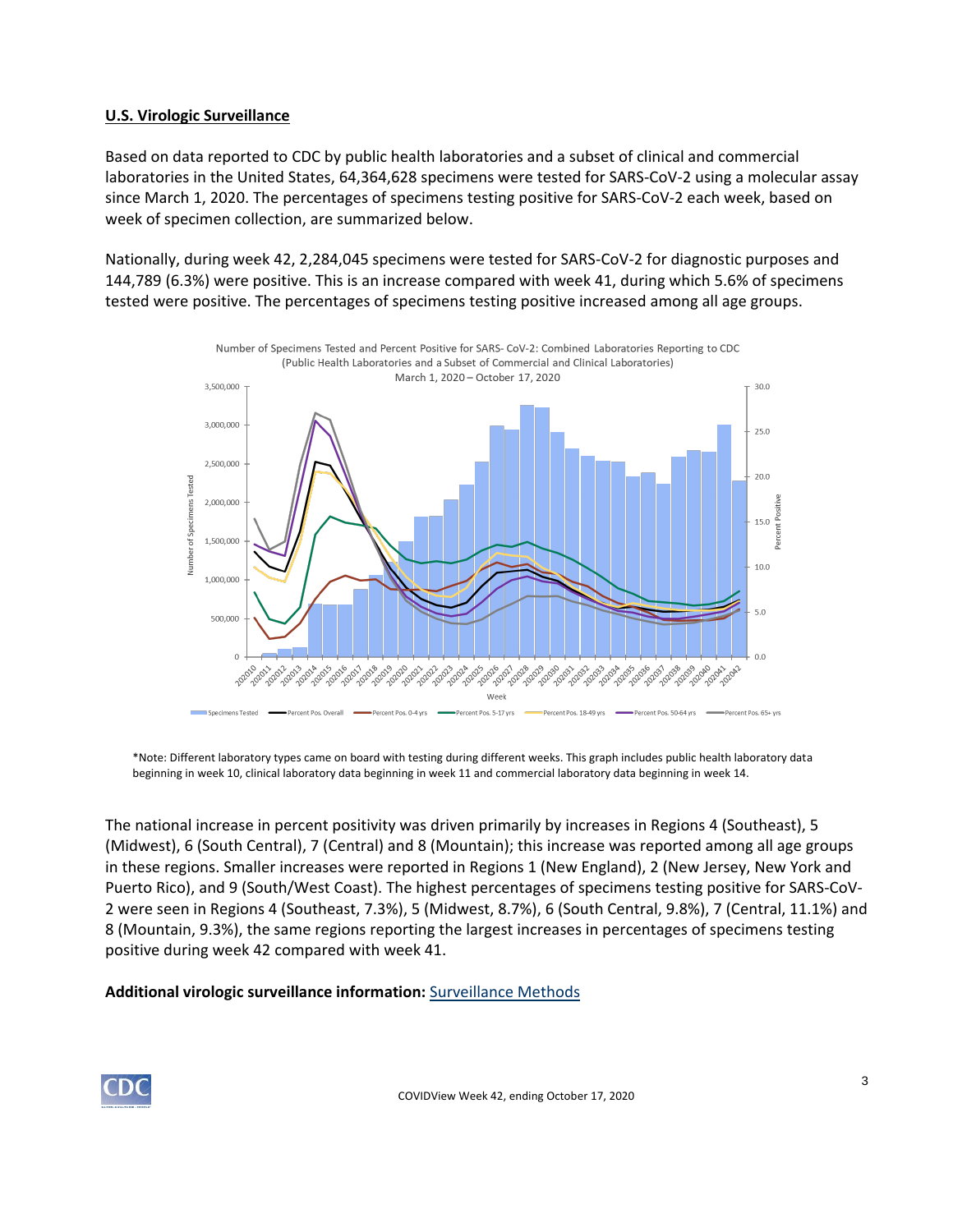## **Outpatient/Emergency Department Illness**

Two syndromic surveillance systems, the U.S. Outpatient Influenza-like Illness Surveillance Network (ILINet) and the National Syndromic Surveillance Project (NSSP), are being used to monitor trends in outpatient and emergency department (ED) visits that may be associated with COVID-19 illness. Each system monitors activity in a slightly different set of providers/facilities. ILINet provides information about visits to outpatient providers or emergency departments for influenza-like illness (ILI; fever plus cough and/or sore throat) and NSSP provides information about visits to EDs for ILI and COVID-like illness (CLI; fever plus cough and/or shortness of breath or difficulty breathing). Some EDs contribute ILI data to both ILINet and NSSP. Both systems are currently being affected by changes in health care seeking behavior, including increased use of telemedicine and increased social distancing. These changes affect the numbers of people seeking care in the outpatient and ED settings and their reasons for doing so.

Nationally, the overall percentage of visits to outpatient providers or EDs for ILI or CLI has been increasing slightly since mid-September but remained stable (change of ≤0.1%) during week 42 compared with week 41. During week 42, the percentages of ED visits captured in NSSP for CLI and ILI, were 2.6% and 1.0%, respectively; 1.2% of visits reported through ILINet were for ILI. The percentage of ILI visits to ILINet providers remains below the [national baseline](https://www.cdc.gov/coronavirus/2019-ncov/covid-data/covidview/purpose-methods.html#outpatient) (2.4% October 2019 through September 2020; 2.6% since October 2020) for the 26<sup>th</sup> consecutive week and is slightly lower than typical for this time of year, compared with prior influenza seasons.



The percentages of visits for ILI decreased slightly during week 42 compared with week 41 among those 0–4 years and 5–24 years but remained stable (change ≤0.1%) in the adult age groups (25–49 years, 50-64 years and ≥65 years).

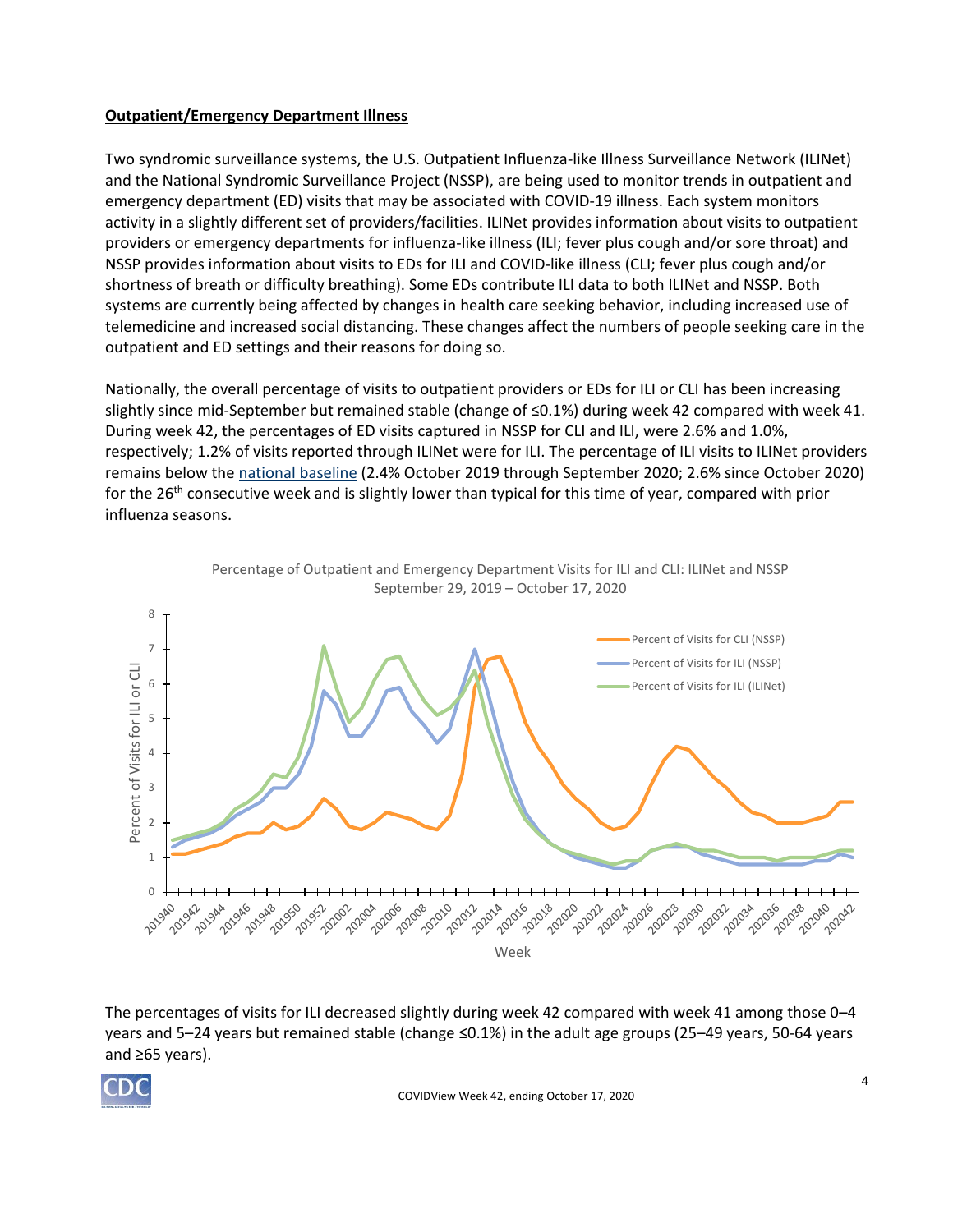Percentage of Visits for Influenza-Like Illness (ILI) Reported by the U.S. Outpatient Influenza-like Illness Surveillance Network (ILINet), Weekly National Summary, September 29, 2019 - October 17, 2020



On a [regional level,](https://www.hhs.gov/about/agencies/iea/regional-offices/index.html) seven of ten regions reported a stable (change of ≤0.1%) or decreasing percentage of visits to EDs and outpatient providers for ILI and CLI during week 42 compared with week 41. However, two regions (Region 5 [Midwest] and 8 [Mountain]) reported an increase in percentages of visits to EDs for CLI and one region (Region 6 [South Central]) reported an increase in the percentage of visits to outpatient providers or EDs for ILI. The percentage of visits for ILI to ILINet providers remained below [the region-specific](https://www.cdc.gov/coronavirus/2019-ncov/covid-data/covidview/purpose-methods.html#outpatient) [baseline](https://www.cdc.gov/coronavirus/2019-ncov/covid-data/covidview/purpose-methods.html#outpatient) in all 10 regions.

#### **ILI Activity Levels**

Data collected in ILINet are used to produce a measure of [ILI activity](https://www.cdc.gov/coronavirus/2019-ncov/covid-data/covidview/purpose-methods.html#outpatient) for all 50 states, Puerto Rico, the U.S. Virgin Islands, the District of Columbia, and New York City and for each core-based statistical area (CBSA) where at least one provider is located. The mean reported percentage of visits due to ILI for the current week is compared with the mean reported during non-influenza weeks, and the activity levels correspond to the number of standard deviations below, at, or above the mean.

The number of jurisdictions at each activity level during week 42 and the previous week are summarized in the table below.

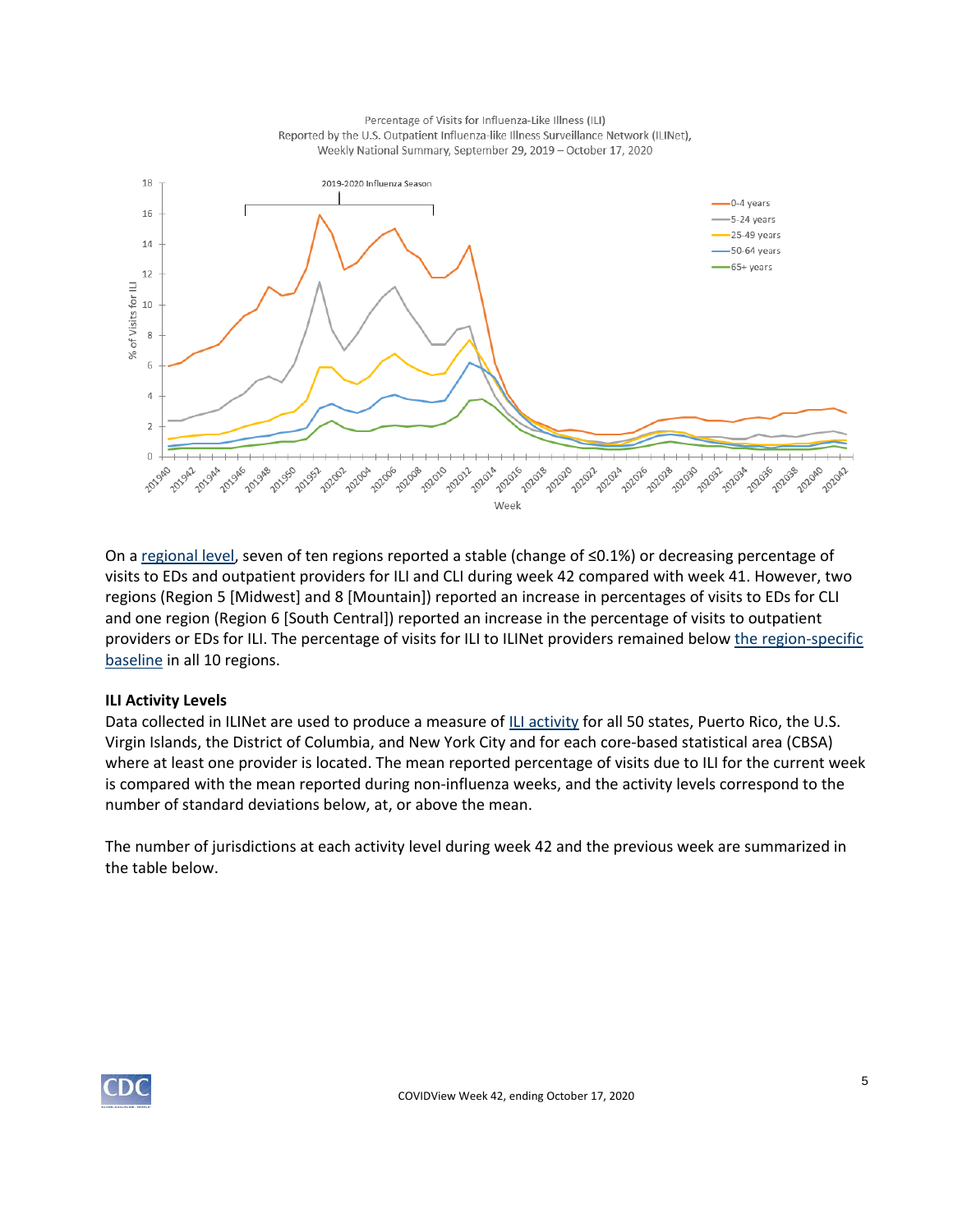|                          | <b>Number of Jurisdictions</b>            |                                           | <b>Number of CBSAs</b>                    |                                           |  |  |
|--------------------------|-------------------------------------------|-------------------------------------------|-------------------------------------------|-------------------------------------------|--|--|
| <b>Activity Level</b>    | Week 42<br>(Week ending<br>Oct. 17, 2020) | Week 41<br>(Week ending<br>Oct. 10, 2020) | Week 42<br>(Week ending<br>Oct. 17, 2020) | Week 41<br>(Week ending<br>Oct. 10, 2020) |  |  |
| <b>Very High</b>         |                                           |                                           |                                           |                                           |  |  |
| High                     | O                                         |                                           |                                           |                                           |  |  |
| <b>Moderate</b>          | 0                                         |                                           | 4                                         | 6                                         |  |  |
| Low                      |                                           |                                           | 28                                        | 30                                        |  |  |
| <b>Minimal</b>           | 53                                        | 52                                        | 541                                       | 533                                       |  |  |
| <b>Insufficient Data</b> | 0                                         |                                           | 355                                       | 337                                       |  |  |



\*Note: Data collected in ILINet may disproportionally represent certain populations within a state and may not accurately depict the full picture of influenza activity for the whole state. Differences in the data presented here by CDC and independently by some state health departments likely represent differing levels of data completeness with data presented by the state likely being the more complete.

# **Additional information about medically attended outpatient and emergency department visits for ILI and CLI:** [Surveillance Methods](https://www.cdc.gov/coronavirus/2019-ncov/covid-data/covidview/purpose-methods.html#outpatient)

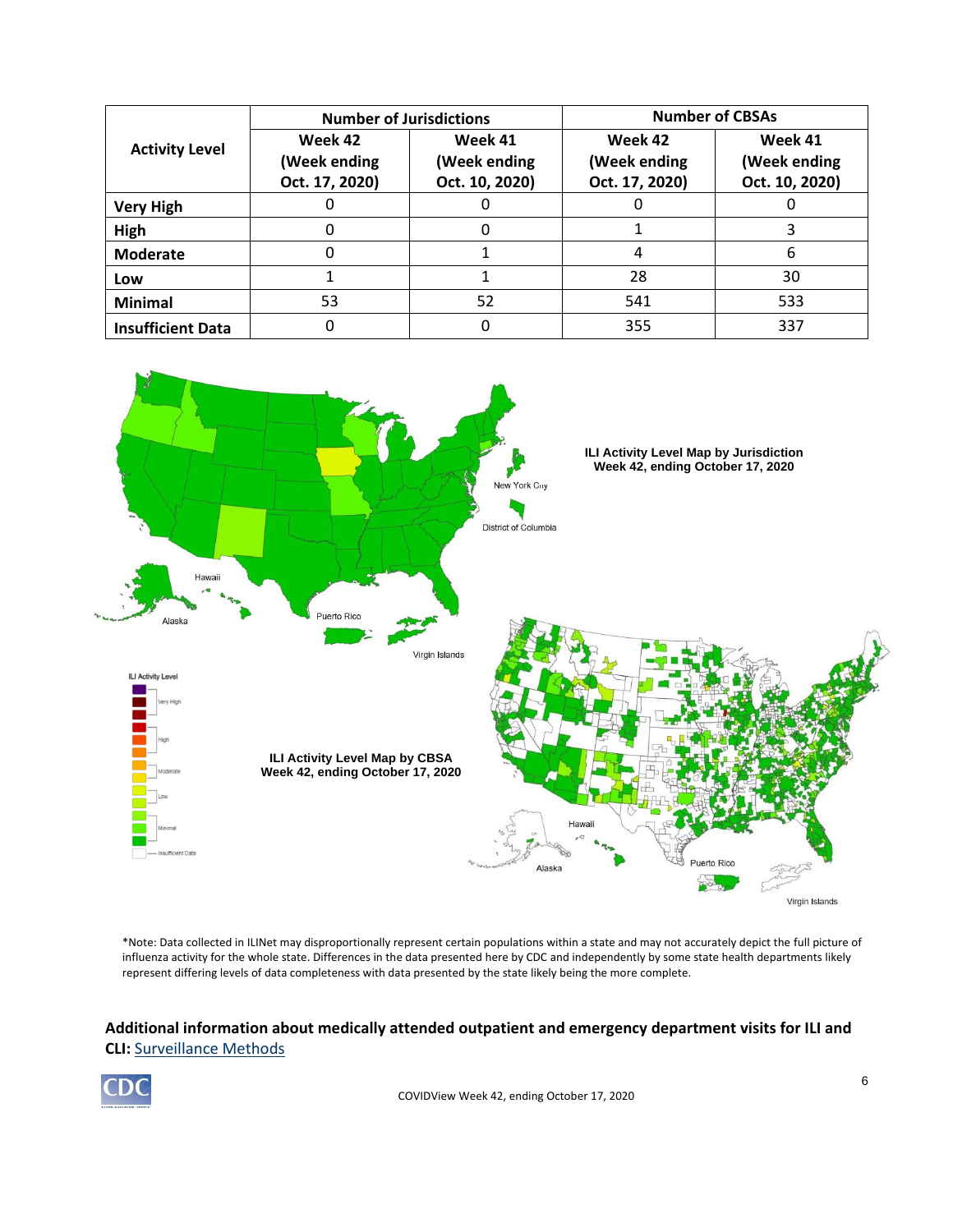# **Hospitalizations**

The COVID-19-Associated Hospitalization Surveillance Network (COVID-NET) conducts population-based surveillance for laboratory-confirmed COVID-19-associated hospitalizations in select counties participating in the Emerging Infections Program (EIP) and the Influenza Hospitalization Surveillance Project (IHSP).

A total of 63,152 laboratory-confirmed COVID-19-associated hospitalizations were reported by sites between March 1, 2020, and October 17, 2020. The overall cumulative hospitalization rate was 193.7 per 100,000 population.

Overall weekly hospitalization rates among all ages combined first peaked during the week ending April 18 (MMWR week 16), followed by a second peak during the week ending July 18 (MMWR week 29). Since the week ending September 26 (MMWR week 39), overall weekly hospitalization rates have increased for all ages combined, driven primarily by an increase in rates among adults aged 50 years and older. Data for the most recent weeks may change as additional admissions occurring during those weeks are reported.



Among the 63,152 laboratory-confirmed COVID-19-associated hospitalizations, 59,573 (94.3%) had information on race and ethnicity, while collection of race and ethnicity was still pending for 3,579 (5.7%) cases. When examining overall age-adjusted rates by race and ethnicity, the rate for Hispanic or Latino persons was approximately 4.5 times the rate among non-Hispanic White persons. Rates for non-Hispanic

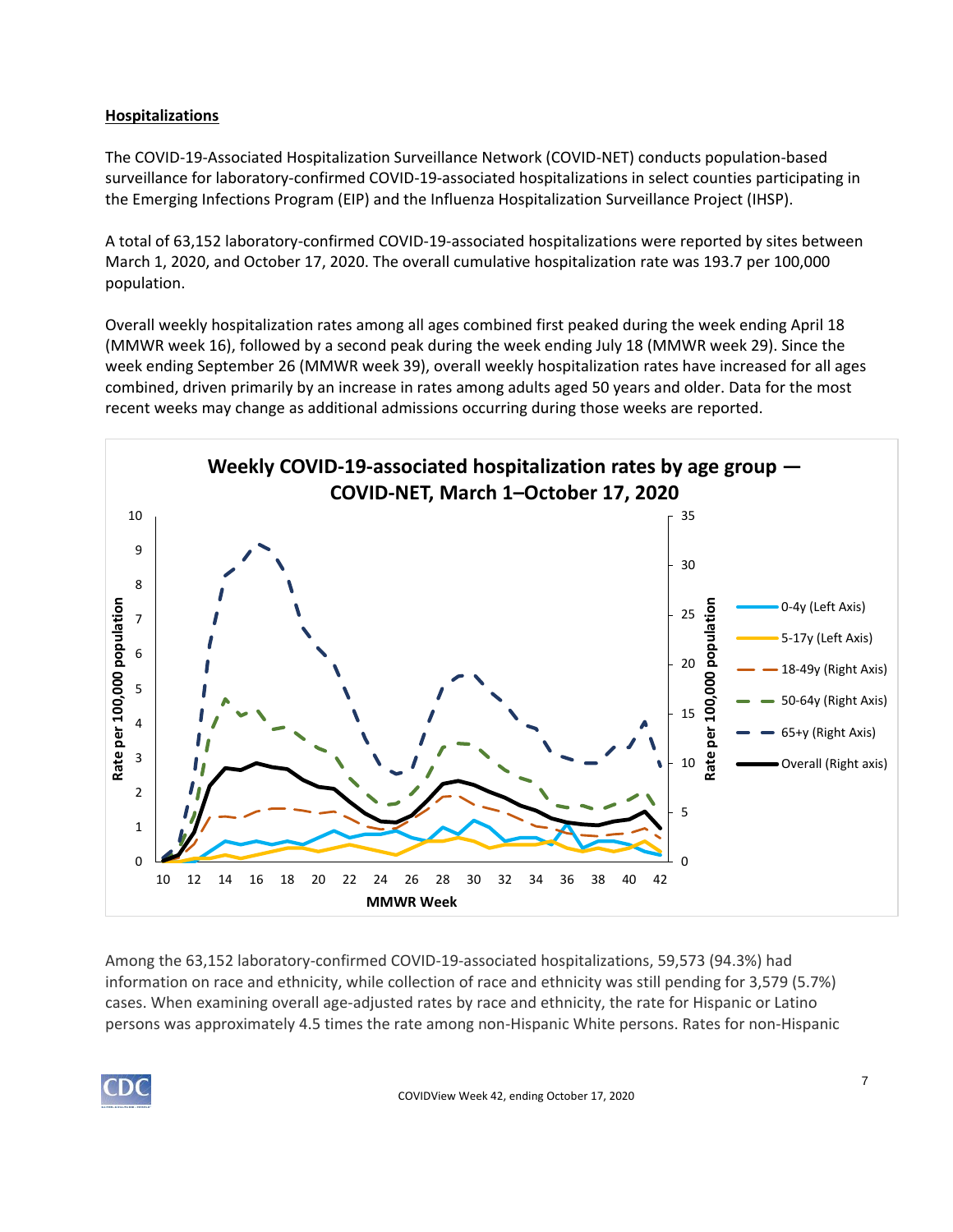American Indian or Alaska Native and non-Hispanic Black persons were approximately 4.4 and 4.3 times the rate among non-Hispanic White persons, respectively.



When examining age-stratified crude hospitalization rates by race and ethnicity, compared with non-Hispanic White persons in the same age group, crude hospitalization rates were 7.1 times higher among Hispanic or Latino persons aged 0–17 years; 7.8 times higher among Hispanic or Latino persons aged 18–49 years; 5.8 times higher among non-Hispanic American Indian or Alaska Native persons aged 50–64 years; and 3.5 times higher among non-Hispanic Black persons aged ≥65 years.

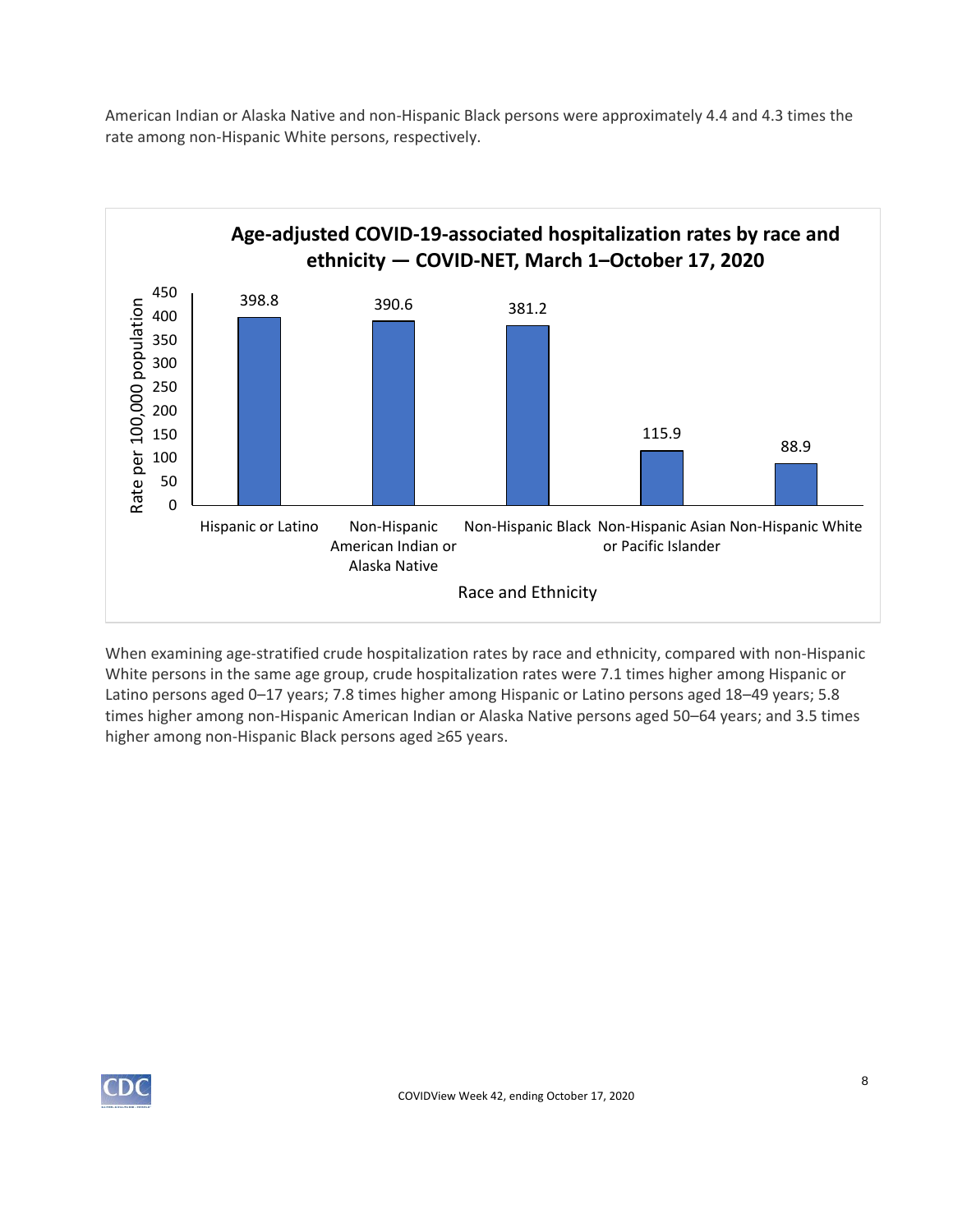| Hospitalization rates per 100,000 population by age and race and ethnicity, COVID-NET, March 1, |  |
|-------------------------------------------------------------------------------------------------|--|
| 2020–October 17, 2020                                                                           |  |

|                                | <b>Non-Hispanic</b><br>American Indian or<br><b>Alaska Native</b> |                           | <b>Non-Hispanic</b><br><b>Black</b> |                              | <b>Hispanic or</b><br>Latino |                              | <b>Non-Hispanic</b><br><b>Asian or Pacific</b><br><b>Islander</b> |                              | Non-<br><b>Hispanic</b><br><b>White</b> |                              |
|--------------------------------|-------------------------------------------------------------------|---------------------------|-------------------------------------|------------------------------|------------------------------|------------------------------|-------------------------------------------------------------------|------------------------------|-----------------------------------------|------------------------------|
| Age<br><b>Category</b>         | Rate <sup>1</sup>                                                 | Rate Ratio <sup>2,3</sup> | Rate <sup>1</sup>                   | Rate<br>Ratio <sup>2,3</sup> | Rate <sup>1</sup>            | Rate<br>Ratio <sup>2,3</sup> | Rate <sup>1</sup>                                                 | Rate<br>Ratio <sup>2,3</sup> | Rate <sup>1</sup>                       | Rate<br>Ratio <sup>2,3</sup> |
| $0 - 17$<br>years              | 13.6                                                              | 3.5                       | 20.2                                | 5.2                          | 27.8                         | 7.1                          | 8.4                                                               | 2.2                          | 3.9                                     | 1                            |
| $18 - 49$<br>years             | 297.5                                                             | 7.6                       | 209.6                               | 5.4                          | 305.9                        | 7.8                          | 61.9                                                              | 1.6                          | 39.0                                    | 1                            |
| $50 - 64$<br>years             | 696.5                                                             | 5.8                       | 581.3                               | 4.9                          | 663.4                        | 5.6                          | 181.0                                                             | 1.5                          | 119.5                                   | $\mathbf 1$                  |
| $65+$<br>vears<br>Overall      | 811.7                                                             | 2.5                       | 1143.6                              | 3.5                          | 884.8                        | 2.7                          | 354.3                                                             | 1.1                          | 329.4                                   | 1                            |
| rate $4$<br>(age-<br>adjusted) | 390.6                                                             | 4.4                       | 381.2                               | 4.3                          | 398.8                        | 4.5                          | 115.9                                                             | 1.3                          | 88.9                                    | 1                            |

<sup>1</sup> COVID-19-associated hospitalization rates by race and ethnicity are calculated using COVID-NET hospitalizations with known race and ethnicity for the numerator and [NCHS bridged-race population](https://www.cdc.gov/nchs/nvss/bridged_race.htm) estimates for the denominator.

<sup>2</sup> For each age category, rate ratios are the ratios between crude hospitalization rates within each racial and ethnic group and the crude hospitalization rate among non-Hispanic White persons in the same age category.

<sup>3</sup> The highest rate ratio in each age category is presented in **bold**.

<sup>4</sup> Overall rates are adjusted to account for differences in age distributions within race and ethnicity strata in the COVID-NET catchment area; the age strata used for the adjustment include 0–17, 18–49, 50–64, and 65+ years.

Non-Hispanic White persons and non-Hispanic Black persons represented the highest proportions of hospitalizations reported to COVID-NET, followed by Hispanic or Latino, non-Hispanic Asian or Pacific Islander, and non-Hispanic American Indian or Alaska Native persons. However, some racial and ethnic groups are disproportionately represented among hospitalizations as compared with the overall population of the catchment area. Prevalence ratios were highest among non-Hispanic American Indian or Alaska Native persons, followed by non-Hispanic Black persons and Hispanic or Latino persons.

#### **Comparison of proportions of COVID-19-associated hospitalizations, by race and ethnicity, COVID–NET, March 1–October 17, 2020**

|                                                                                                                                                                          | <b>Non-Hispanic</b><br>American<br>Indian or<br><b>Alaska Native</b> | <b>Non-Hispanic</b><br><b>Black</b> | <b>Hispanic or</b><br>Latino | <b>Non-Hispanic</b><br>Asian or<br><b>Pacific</b><br><b>Islander</b> | <b>Non-Hispanic</b><br>White |
|--------------------------------------------------------------------------------------------------------------------------------------------------------------------------|----------------------------------------------------------------------|-------------------------------------|------------------------------|----------------------------------------------------------------------|------------------------------|
| Proportion of COVID-NET<br>hospitalizations <sup>1</sup>                                                                                                                 | 1.3%                                                                 | 32.0%                               | 23.2%                        | 5.1%                                                                 | 33.0%                        |
| Proportion of population in<br><b>COVID-NET catchment</b><br>area                                                                                                        | $0.7\%$                                                              | 17.9%                               | 14.1%                        | 8.9%                                                                 | 58.5%                        |
| Prevalence ratios <sup>2</sup><br>1 Deresse of multiple roses (0,40) exuminous rose and othnight (E,00) are not represented in the topic hut are included as nort of the | 1.9                                                                  | 1.8                                 | 1.6                          | 0.6                                                                  | 0.6                          |

<sup>1</sup> Persons of multiple races (0.4%) or unknown race and ethnicity (5.0%) are not represented in the table but are included as part of the denominator.

<sup>2</sup> Prevalence ratio is calculated as the ratio of the proportion of COVID-NET hospitalizations over the proportion of population in COVID-NET catchment area.



COVIDView Week 42, ending October 17, 2020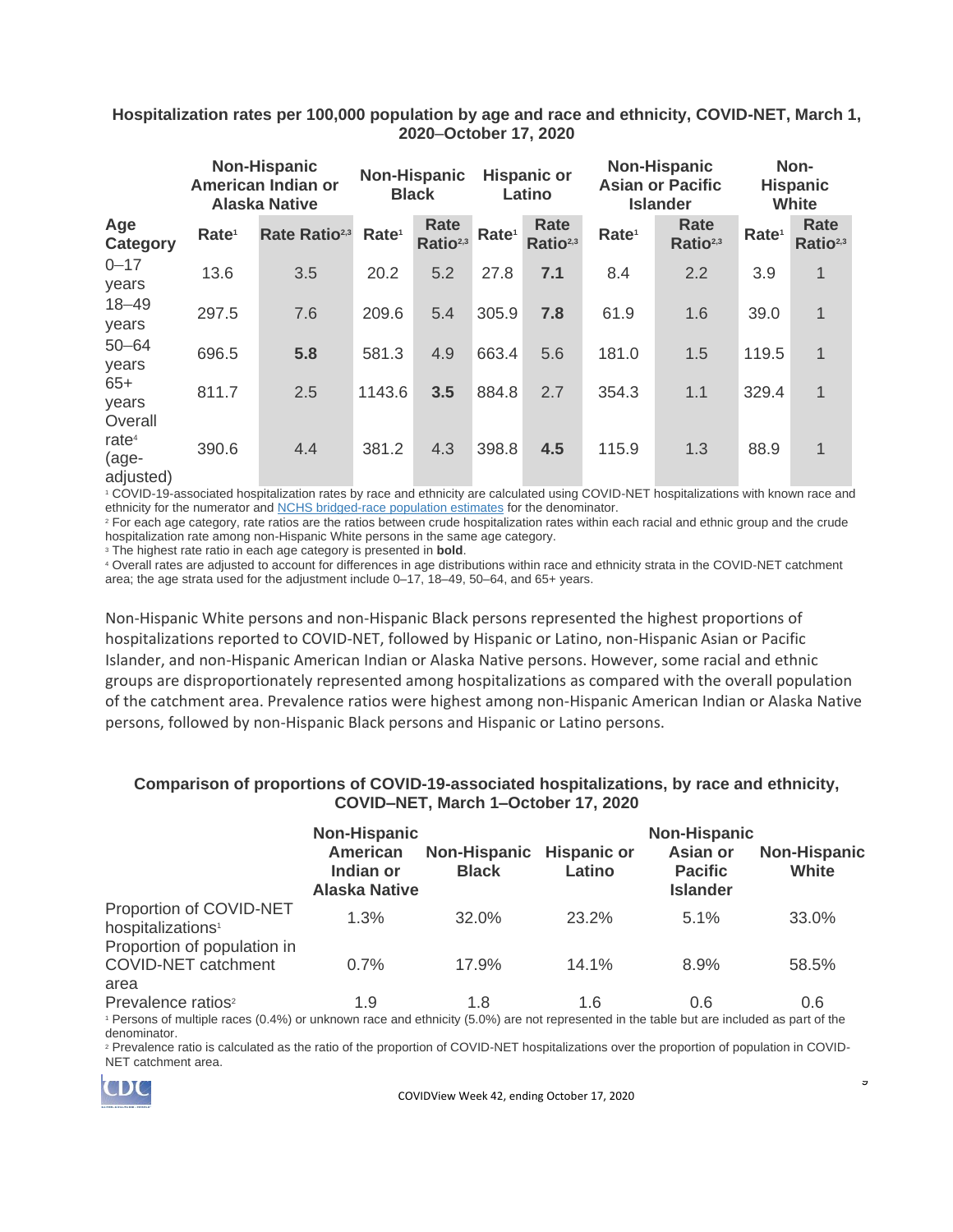For underlying medical conditions, data were restricted to cases reported during March 1–May 31, 2020, due to delays in reporting. During this time frame, [sampling](https://www.cdc.gov/coronavirus/2019-ncov/covid-data/covidview/purpose-methods.html#hospitalization) was conducted among hospitalized adults for indepth chart review; therefore, weighted percentages are reported. No sampling was conducted among hospitalized children. Among 8,141 sampled adults hospitalized during March 1–May 31 with information on underlying medical conditions, 90.8% had at least one reported underlying medical condition. The most reported underlying medical conditions were hypertension, obesity, metabolic disease, and cardiovascular disease. Among 256 children hospitalized during March 1–May 31 with information on underlying conditions, 51.1% had at least one reported underlying medical condition. The most reported underlying medical conditions were obesity, asthma, and neurologic disease.

[Additional data](https://gis.cdc.gov/grasp/COVIDNet/COVID19_5.html) on demographics, signs and symptoms at admission, underlying conditions, interventions, outcomes, and discharge diagnoses, stratified by age, sex, and race and ethnicity, are available.

## **Additional hospitalization surveillance information:**

[Surveillance Methods](https://www.cdc.gov/coronavirus/2019-ncov/covid-data/covidview/purpose-methods.html#hospitalization) | [Additional rate data](https://gis.cdc.gov/grasp/COVIDNet/COVID19_3.html) | [Additional demographic and clinical data](https://gis.cdc.gov/grasp/COVIDNet/COVID19_5.html)

## **Mortality Surveillance**

The National Center for Health Statistics (NCHS) collects death certificate data from vital statistics offices for all deaths occurring in the United States. Based on death certificate data available on October 15, 2020, the percentage of deaths attributed to pneumonia, influenza, or COVID-19 (PIC) for week 42 was 7.6% and, while it is declining compared with the percentage during week 41, it remains above the epidemic threshold. Since the second peak at the end of July, the percentage of deaths due to PIC have been declining; however, in mid-September the percentage leveled off for two weeks. Data for the most recent three weeks currently show a decline, but percentages for recent weeks will likely increase as more death certificates are processed.

Weekly mortality surveillance data include a combination of machine coded and manually coded causes of death collected from death certificates. The percentage of deaths due to PIC is higher among manually coded records than more rapidly available machine coded records. Due to the additional time needed for manual coding, the initially reported PIC percentages may be lower than percentages calculated from final data.